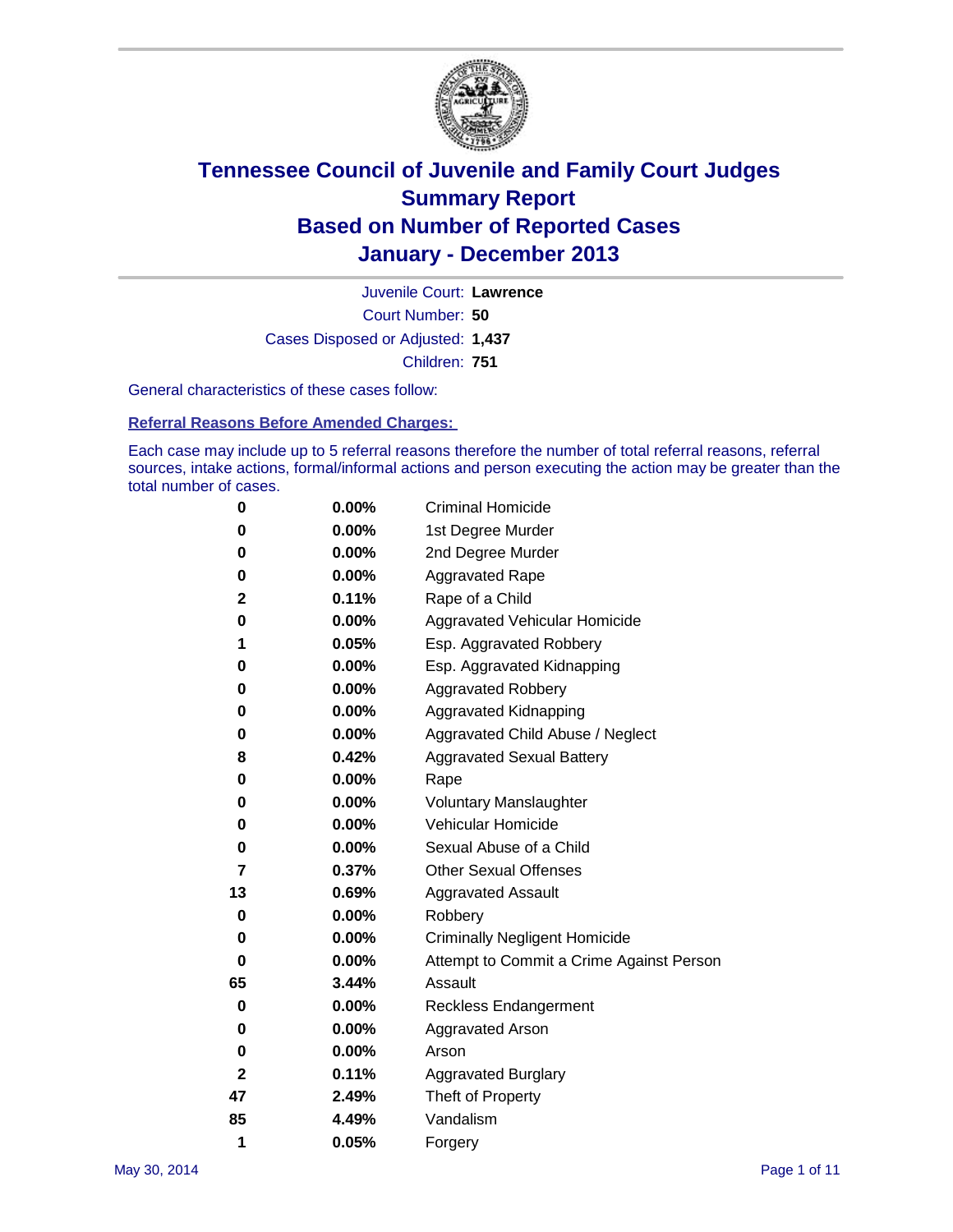

Court Number: **50** Juvenile Court: **Lawrence** Cases Disposed or Adjusted: **1,437** Children: **751**

#### **Referral Reasons Before Amended Charges:**

Each case may include up to 5 referral reasons therefore the number of total referral reasons, referral sources, intake actions, formal/informal actions and person executing the action may be greater than the total number of cases.

| 0            | 0.00%    | <b>Worthless Checks</b>                                     |  |  |
|--------------|----------|-------------------------------------------------------------|--|--|
| 0            | 0.00%    | Illegal Possession / Fraudulent Use of Credit / Debit Cards |  |  |
| 10           | 0.53%    | <b>Burglary</b>                                             |  |  |
| 0            | 0.00%    | Unauthorized Use of a Vehicle                               |  |  |
| 0            | 0.00%    | <b>Cruelty to Animals</b>                                   |  |  |
| 1            | 0.05%    | Sale of Controlled Substances                               |  |  |
| 67           | 3.54%    | <b>Other Drug Offenses</b>                                  |  |  |
| 7            | 0.37%    | Possession of Controlled Substances                         |  |  |
| $\pmb{0}$    | 0.00%    | <b>Criminal Attempt</b>                                     |  |  |
| 3            | 0.16%    | Carrying Weapons on School Property                         |  |  |
| 0            | 0.00%    | Unlawful Carrying / Possession of a Weapon                  |  |  |
| 0            | 0.00%    | <b>Evading Arrest</b>                                       |  |  |
| 0            | 0.00%    | Escape                                                      |  |  |
| 1            | 0.05%    | Driving Under Influence (DUI)                               |  |  |
| 40           | 2.12%    | Possession / Consumption of Alcohol                         |  |  |
| $\mathbf{2}$ | 0.11%    | Resisting Stop, Frisk, Halt, Arrest or Search               |  |  |
| 0            | 0.00%    | <b>Aggravated Criminal Trespass</b>                         |  |  |
| $\mathbf{2}$ | 0.11%    | Harassment                                                  |  |  |
| 0            | 0.00%    | Failure to Appear                                           |  |  |
| 4            | 0.21%    | Filing a False Police Report                                |  |  |
| 0            | 0.00%    | Criminal Impersonation                                      |  |  |
| 17           | 0.90%    | <b>Disorderly Conduct</b>                                   |  |  |
| 9            | 0.48%    | <b>Criminal Trespass</b>                                    |  |  |
| 4            | 0.21%    | <b>Public Intoxication</b>                                  |  |  |
| 0            | 0.00%    | Gambling                                                    |  |  |
| 384          | 20.31%   | <b>Traffic</b>                                              |  |  |
| $\bf{0}$     | $0.00\%$ | <b>Local Ordinances</b>                                     |  |  |
| 0            | 0.00%    | Violation of Wildlife Regulations                           |  |  |
| 0            | 0.00%    | Contempt of Court                                           |  |  |
| 9            | 0.48%    | Violation of Probation                                      |  |  |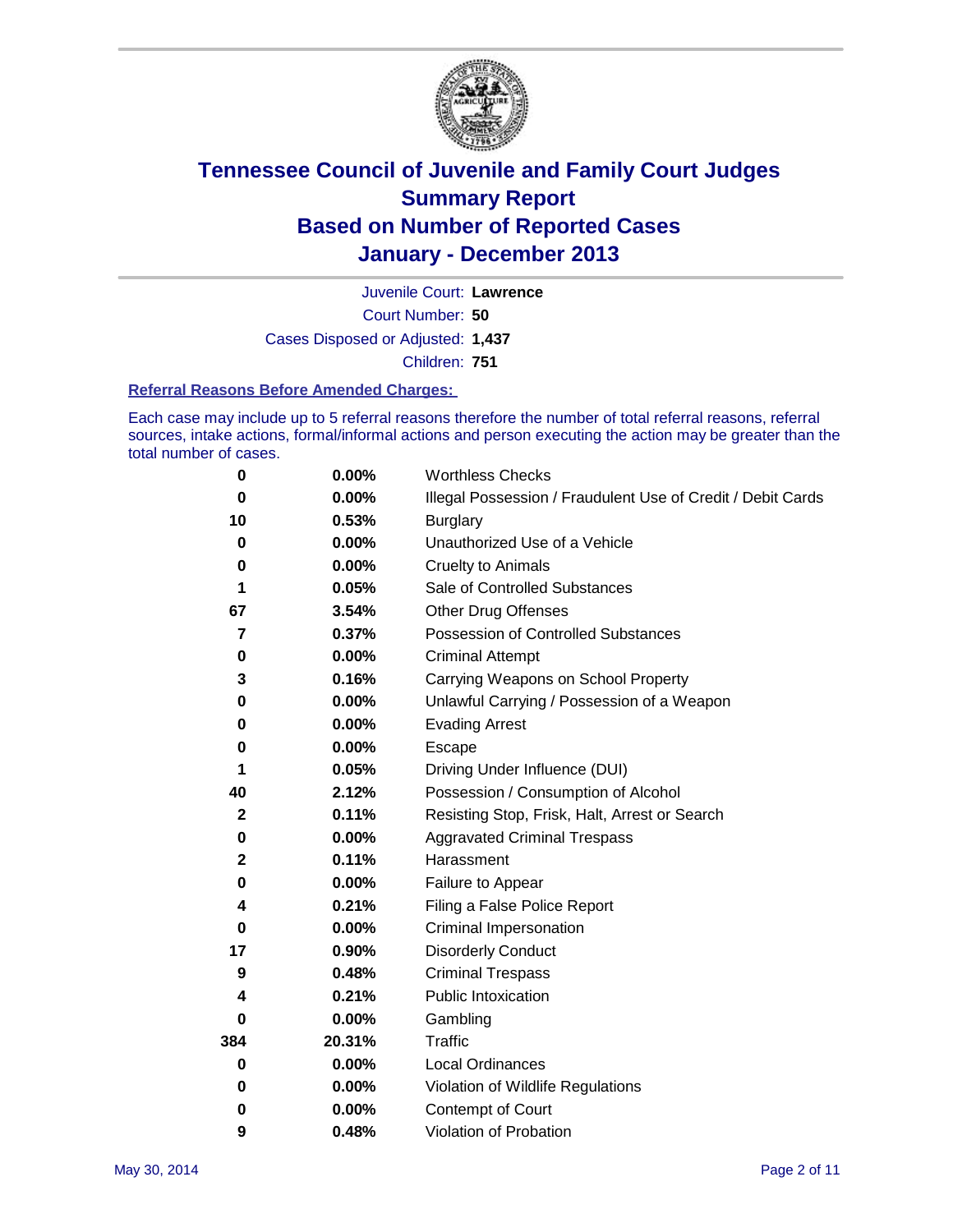

Court Number: **50** Juvenile Court: **Lawrence** Cases Disposed or Adjusted: **1,437** Children: **751**

#### **Referral Reasons Before Amended Charges:**

Each case may include up to 5 referral reasons therefore the number of total referral reasons, referral sources, intake actions, formal/informal actions and person executing the action may be greater than the total number of cases.

| $\bf{0}$ | 0.00%    | <b>Violation of Aftercare</b>          |
|----------|----------|----------------------------------------|
| 62       | 3.28%    | Unruly Behavior                        |
| 595      | 31.46%   | Truancy                                |
| 22       | 1.16%    | In-State Runaway                       |
| $\bf{0}$ | $0.00\%$ | Out-of-State Runaway                   |
| 30       | 1.59%    | Possession of Tobacco Products         |
| $\bf{0}$ | 0.00%    | Violation of a Valid Court Order       |
| 10       | 0.53%    | Violation of Curfew                    |
| 0        | $0.00\%$ | <b>Sexually Abused Child</b>           |
| 0        | 0.00%    | <b>Physically Abused Child</b>         |
| 130      | 6.87%    | Dependency / Neglect                   |
| 0        | $0.00\%$ | <b>Termination of Parental Rights</b>  |
| 0        | 0.00%    | <b>Violation of Pretrial Diversion</b> |
| 3        | 0.16%    | Violation of Informal Adjustment       |
| 4        | 0.21%    | <b>Judicial Review</b>                 |
| 0        | $0.00\%$ | <b>Administrative Review</b>           |
| 195      | 10.31%   | <b>Foster Care Review</b>              |
| 7        | 0.37%    | Custody                                |
| 4        | 0.21%    | Visitation                             |
| 0        | $0.00\%$ | Paternity / Legitimation               |
| 0        | 0.00%    | <b>Child Support</b>                   |
| 0        | 0.00%    | <b>Request for Medical Treatment</b>   |
| $\bf{0}$ | 0.00%    | <b>Consent to Marry</b>                |
| 38       | 2.01%    | Other                                  |
| 1,891    | 100.00%  | <b>Total Referrals</b>                 |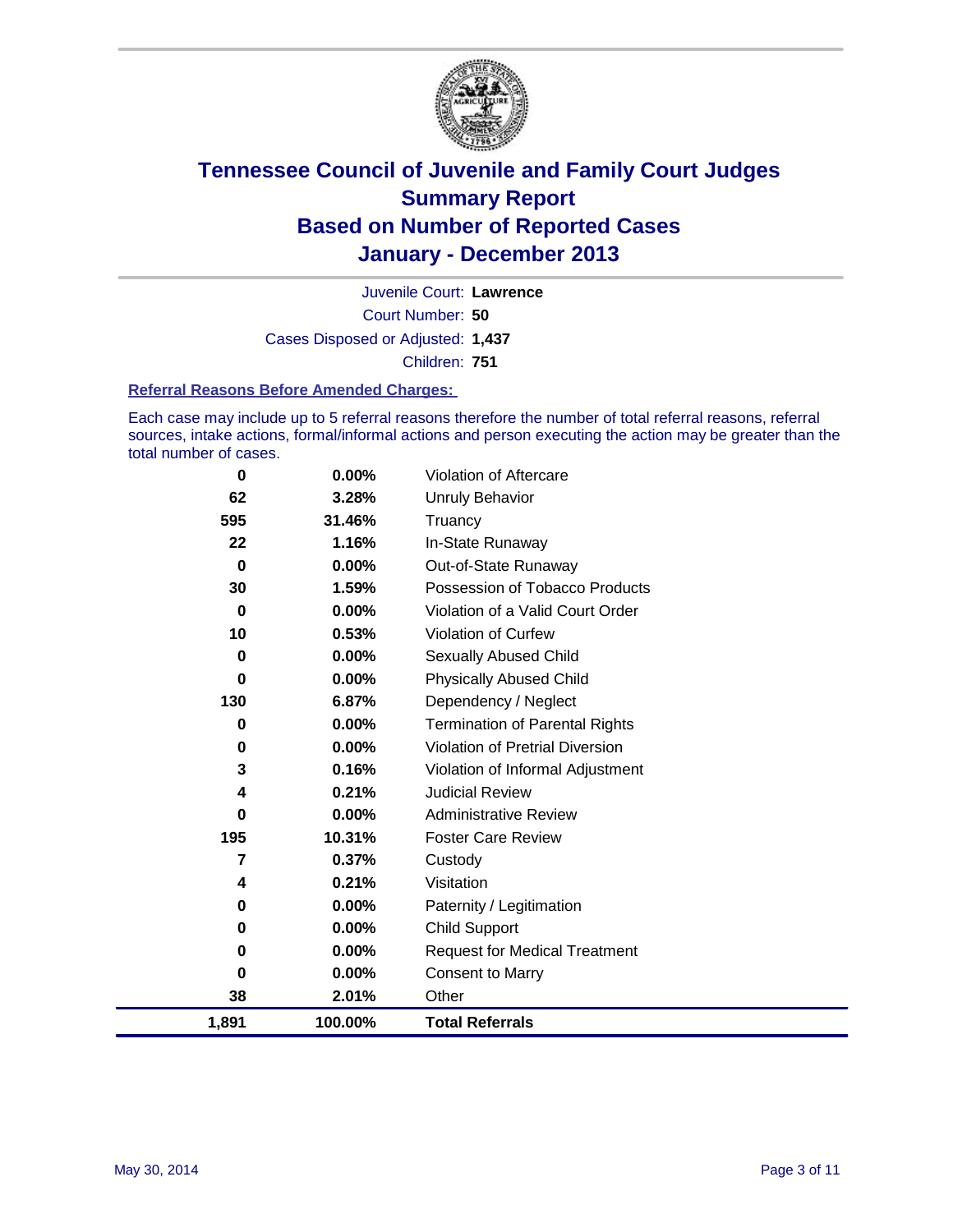

Court Number: **50** Juvenile Court: **Lawrence** Cases Disposed or Adjusted: **1,437** Children: **751**

### **Referral Sources: 1**

| 0<br>0<br>0<br>0 | 0.00%<br>0.00%<br>$0.00\%$<br>0.00% | Child & Parent<br>Hospital<br>Unknown<br>Other |
|------------------|-------------------------------------|------------------------------------------------|
|                  |                                     |                                                |
|                  |                                     |                                                |
|                  |                                     |                                                |
|                  |                                     |                                                |
| 6                | 0.32%                               | Victim                                         |
| 0                | 0.00%                               | <b>Other Court</b>                             |
| 0                | 0.00%                               | Social Agency                                  |
| 5                | 0.26%                               | <b>Court Staff</b>                             |
| 0                | 0.00%                               | <b>District Attorney's Office</b>              |
| 0                | 0.00%                               | <b>Other State Department</b>                  |
| 380              | 20.10%                              | <b>DCS</b>                                     |
| 0                | 0.00%                               | <b>CSA</b>                                     |
| 596              | 31.52%                              | School                                         |
| 0                | 0.00%                               | Self                                           |
| 3                | 0.16%                               | <b>Relatives</b>                               |
| 13               | 0.69%                               | Parents                                        |
| 888              | 46.96%                              | Law Enforcement                                |
|                  |                                     |                                                |

### **Age of Child at Referral: 2**

| 751 | 100.00%  | <b>Total Child Count</b> |
|-----|----------|--------------------------|
| 0   | $0.00\%$ | Unknown                  |
| 3   | 0.40%    | Ages 19 and Over         |
| 206 | 27.43%   | Ages 17 through 18       |
| 179 | 23.83%   | Ages 15 through 16       |
| 77  | 10.25%   | Ages 13 through 14       |
| 55  | 7.32%    | Ages 11 through 12       |
| 231 | 30.76%   | Ages 10 and Under        |
|     |          |                          |

<sup>1</sup> If different than number of Referral Reasons (1891), verify accuracy of your court's data.

<sup>2</sup> One child could be counted in multiple categories, verify accuracy of your court's data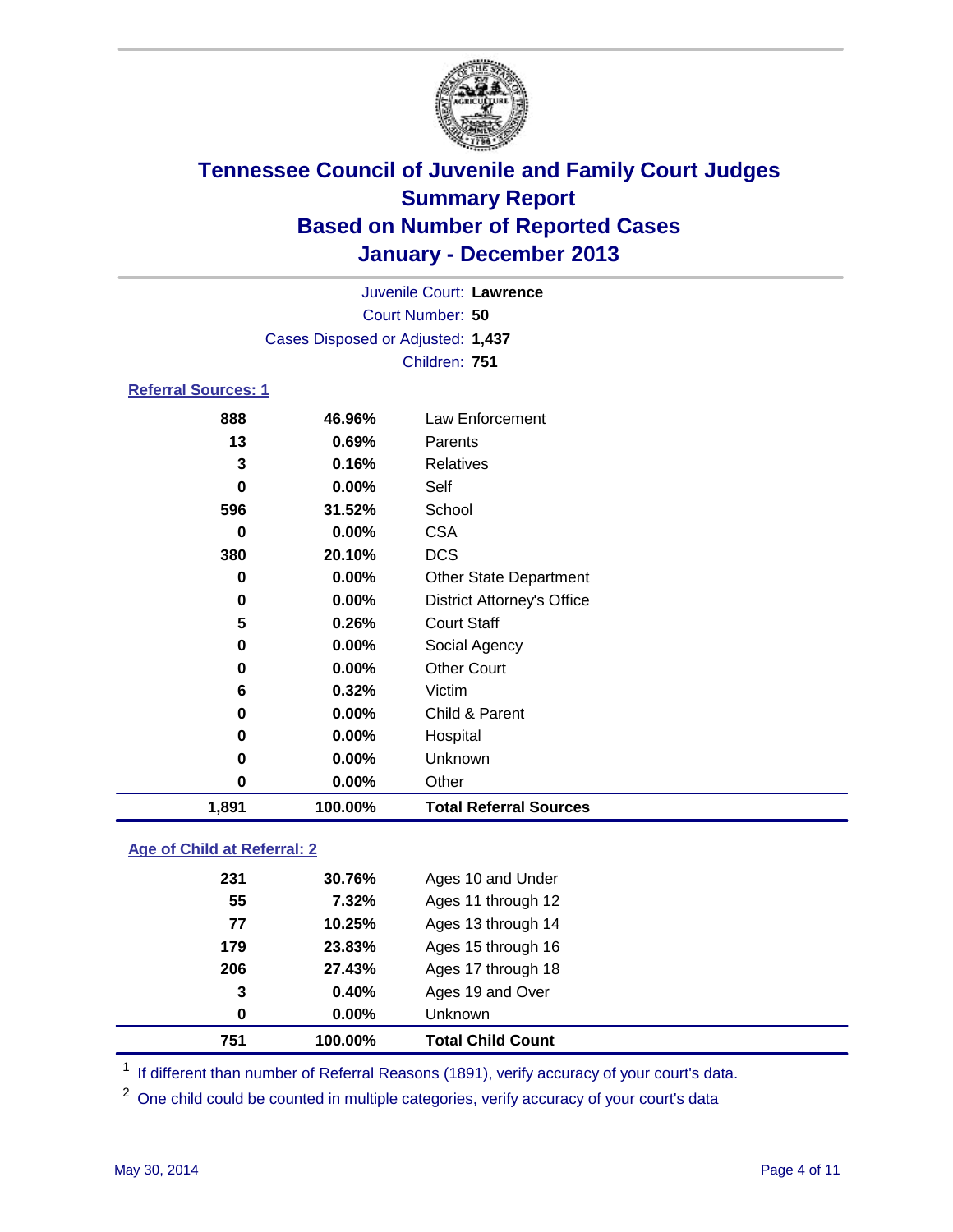

| Juvenile Court: Lawrence                |                                   |                          |  |  |
|-----------------------------------------|-----------------------------------|--------------------------|--|--|
| Court Number: 50                        |                                   |                          |  |  |
|                                         | Cases Disposed or Adjusted: 1,437 |                          |  |  |
|                                         |                                   | Children: 751            |  |  |
| Sex of Child: 1                         |                                   |                          |  |  |
| 404                                     | 53.79%                            | Male                     |  |  |
| 347                                     | 46.21%                            | Female                   |  |  |
| $\mathbf 0$                             | 0.00%                             | Unknown                  |  |  |
| 751                                     | 100.00%                           | <b>Total Child Count</b> |  |  |
| Race of Child: 1                        |                                   |                          |  |  |
| 716                                     | 95.34%                            | White                    |  |  |
| 34                                      | 4.53%                             | African American         |  |  |
| 1                                       | 0.13%                             | Native American          |  |  |
| $\bf{0}$                                | 0.00%                             | Asian                    |  |  |
| 0                                       | 0.00%                             | Mixed                    |  |  |
| 0                                       | 0.00%                             | Unknown                  |  |  |
| 751                                     | 100.00%                           | <b>Total Child Count</b> |  |  |
| <b>Hispanic Origin: 1</b>               |                                   |                          |  |  |
| 24                                      | 3.20%                             | Yes                      |  |  |
| 727                                     | 96.80%                            | No                       |  |  |
| $\bf{0}$                                | 0.00%                             | Unknown                  |  |  |
| 751                                     | 100.00%                           | <b>Total Child Count</b> |  |  |
| <b>School Enrollment of Children: 1</b> |                                   |                          |  |  |
| 697                                     | 92.81%                            | Yes                      |  |  |
| 54                                      | 7.19%                             | <b>No</b>                |  |  |
| $\mathbf 0$                             | 0.00%                             | Unknown                  |  |  |
| 751                                     | 100.00%                           | <b>Total Child Count</b> |  |  |

One child could be counted in multiple categories, verify accuracy of your court's data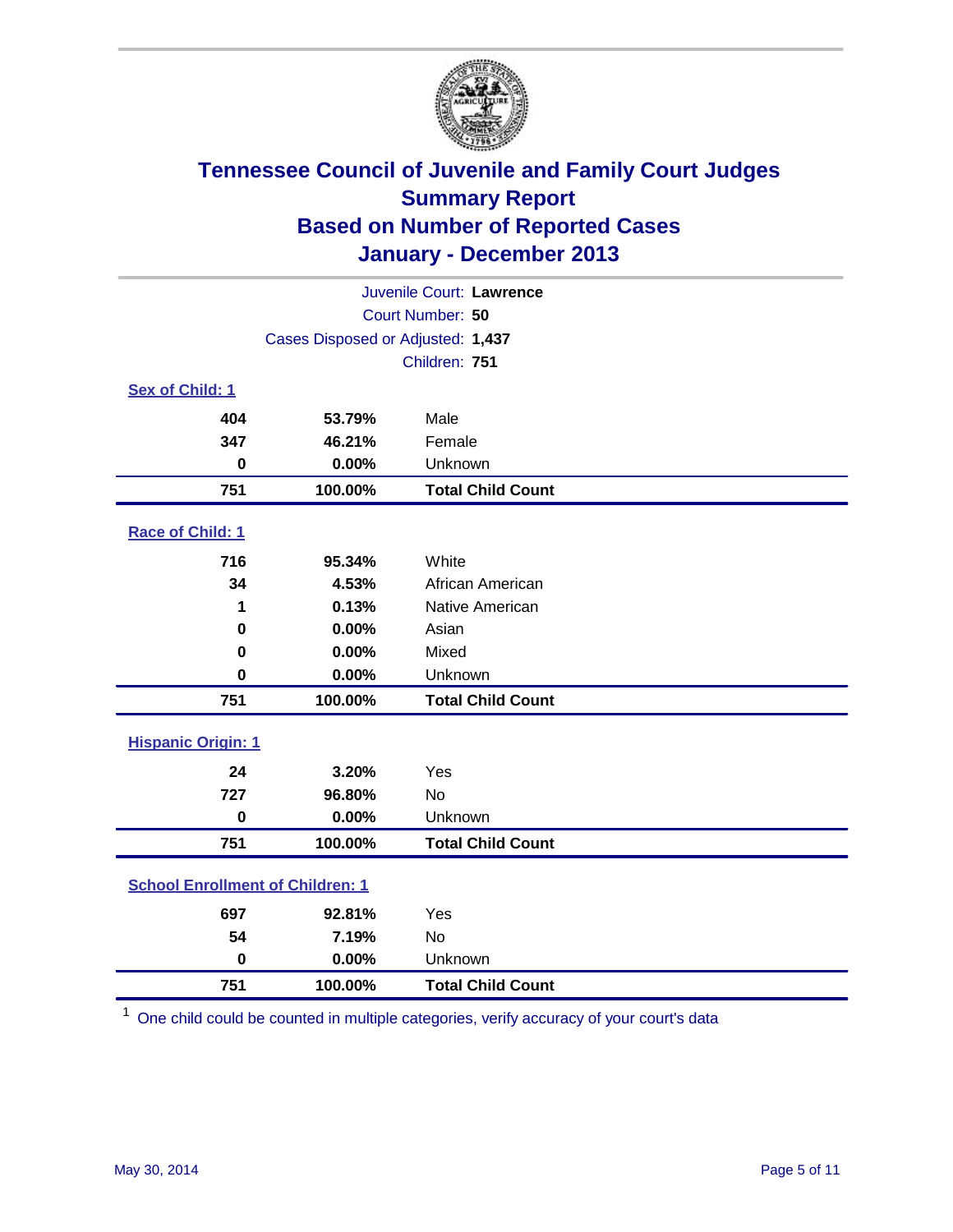

Court Number: **50** Juvenile Court: **Lawrence** Cases Disposed or Adjusted: **1,437** Children: **751**

### **Living Arrangement of Child at Time of Referral: 1**

| 751 | 100.00%  | <b>Total Child Count</b>     |
|-----|----------|------------------------------|
| 0   | $0.00\%$ | Other                        |
| 0   | $0.00\%$ | Unknown                      |
| 0   | $0.00\%$ | Independent                  |
| 0   | $0.00\%$ | In an Institution            |
| 0   | $0.00\%$ | In a Residential Center      |
| 0   | $0.00\%$ | In a Group Home              |
| 119 | 15.85%   | With Foster Family           |
| 0   | 0.00%    | With Adoptive Parents        |
| 50  | 6.66%    | <b>With Relatives</b>        |
| 57  | 7.59%    | With Father                  |
| 237 | 31.56%   | With Mother                  |
| 38  | 5.06%    | With Mother and Stepfather   |
| 15  | $2.00\%$ | With Father and Stepmother   |
| 235 | 31.29%   | With Both Biological Parents |
|     |          |                              |

### **Type of Detention: 2**

| 1,437 | 100.00%  | <b>Total Detention Count</b> |  |
|-------|----------|------------------------------|--|
| 0     | 0.00%    | Other                        |  |
| 1,436 | 99.93%   | Does Not Apply               |  |
| 0     | $0.00\%$ | <b>Unknown</b>               |  |
| 0     | $0.00\%$ | <b>Psychiatric Hospital</b>  |  |
| 0     | 0.00%    | Jail - No Separation         |  |
| 0     | 0.00%    | Jail - Partial Separation    |  |
| 0     | 0.00%    | Jail - Complete Separation   |  |
| 1     | 0.07%    | Juvenile Detention Facility  |  |
| 0     | 0.00%    | Non-Secure Placement         |  |
|       |          |                              |  |

<sup>1</sup> One child could be counted in multiple categories, verify accuracy of your court's data

<sup>2</sup> If different than number of Cases (1437) verify accuracy of your court's data.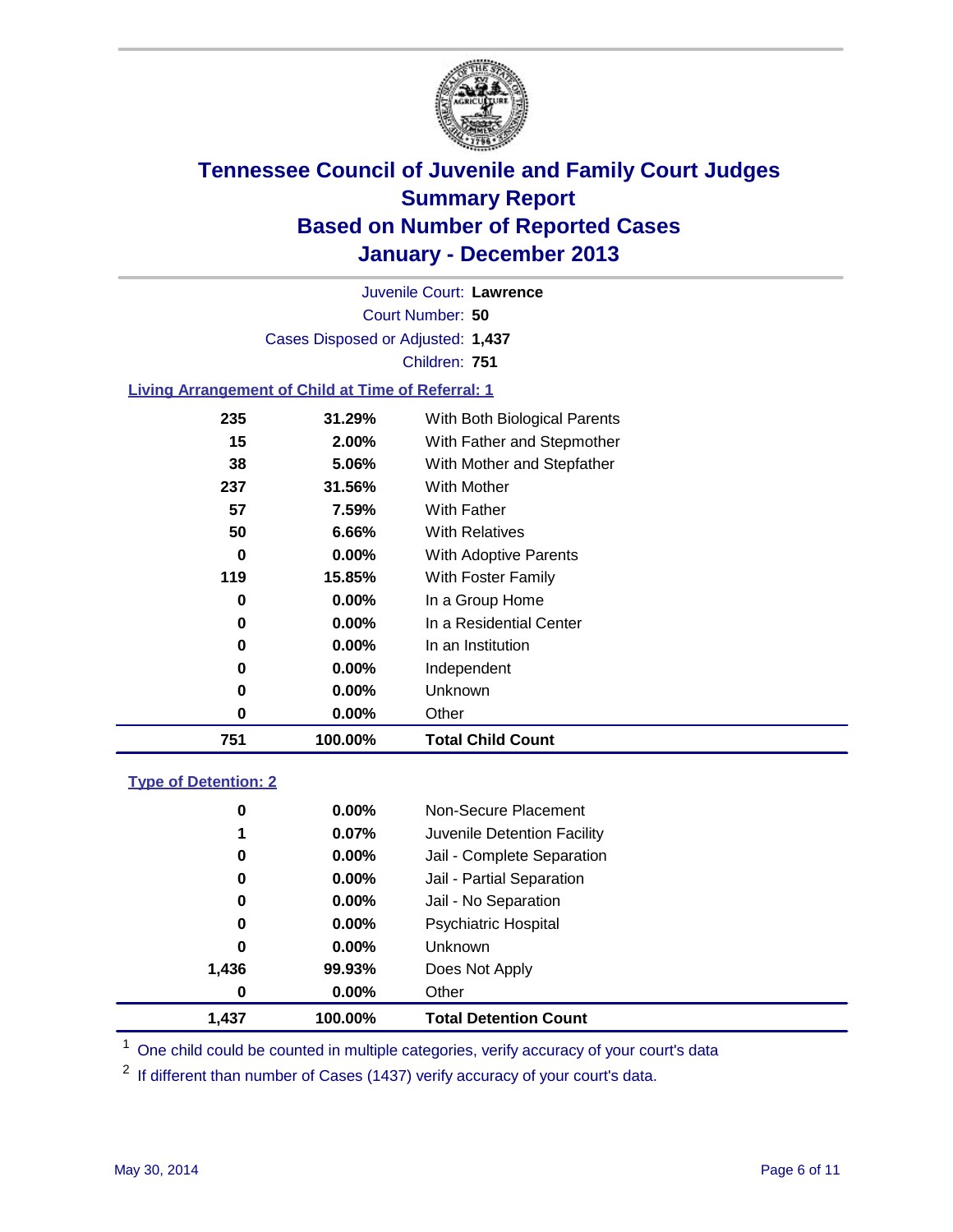

|                                                    | Juvenile Court: Lawrence          |                                      |  |  |  |
|----------------------------------------------------|-----------------------------------|--------------------------------------|--|--|--|
|                                                    | Court Number: 50                  |                                      |  |  |  |
|                                                    | Cases Disposed or Adjusted: 1,437 |                                      |  |  |  |
|                                                    | Children: 751                     |                                      |  |  |  |
| <b>Placement After Secure Detention Hearing: 1</b> |                                   |                                      |  |  |  |
| 0                                                  | 0.00%                             | Returned to Prior Living Arrangement |  |  |  |
| 1                                                  | 0.07%                             | Juvenile Detention Facility          |  |  |  |
| $\mathbf 2$                                        | 0.14%                             | Jail                                 |  |  |  |
| 0                                                  | 0.00%                             | Shelter / Group Home                 |  |  |  |
| 0                                                  | 0.00%                             | <b>Foster Family Home</b>            |  |  |  |
| 0                                                  | 0.00%                             | <b>Psychiatric Hospital</b>          |  |  |  |
| 0                                                  | 0.00%                             | Unknown                              |  |  |  |
| 1,434                                              | 99.79%                            | Does Not Apply                       |  |  |  |
| 0                                                  | 0.00%                             | Other                                |  |  |  |
| 1,437                                              | 100.00%                           | <b>Total Placement Count</b>         |  |  |  |
|                                                    |                                   |                                      |  |  |  |
| <b>Intake Actions: 2</b>                           |                                   |                                      |  |  |  |
| 1,208                                              | 63.88%                            | <b>Petition Filed</b>                |  |  |  |
| 240                                                | 12.69%                            | <b>Motion Filed</b>                  |  |  |  |
| 441                                                | 23.32%                            | <b>Citation Processed</b>            |  |  |  |
| 0                                                  | 0.00%                             | Notification of Paternity Processed  |  |  |  |
| $\mathbf 2$                                        | 0.11%                             | Scheduling of Judicial Review        |  |  |  |
| 0                                                  | 0.00%                             | Scheduling of Administrative Review  |  |  |  |
| 0                                                  | 0.00%                             | Scheduling of Foster Care Review     |  |  |  |
| 0                                                  | 0.00%                             | Unknown                              |  |  |  |
| 0                                                  | 0.00%                             | Does Not Apply                       |  |  |  |
| 0                                                  | 0.00%                             | Other                                |  |  |  |
| 1,891                                              | 100.00%                           | <b>Total Intake Count</b>            |  |  |  |

<sup>1</sup> If different than number of Cases (1437) verify accuracy of your court's data.

<sup>2</sup> If different than number of Referral Reasons (1891), verify accuracy of your court's data.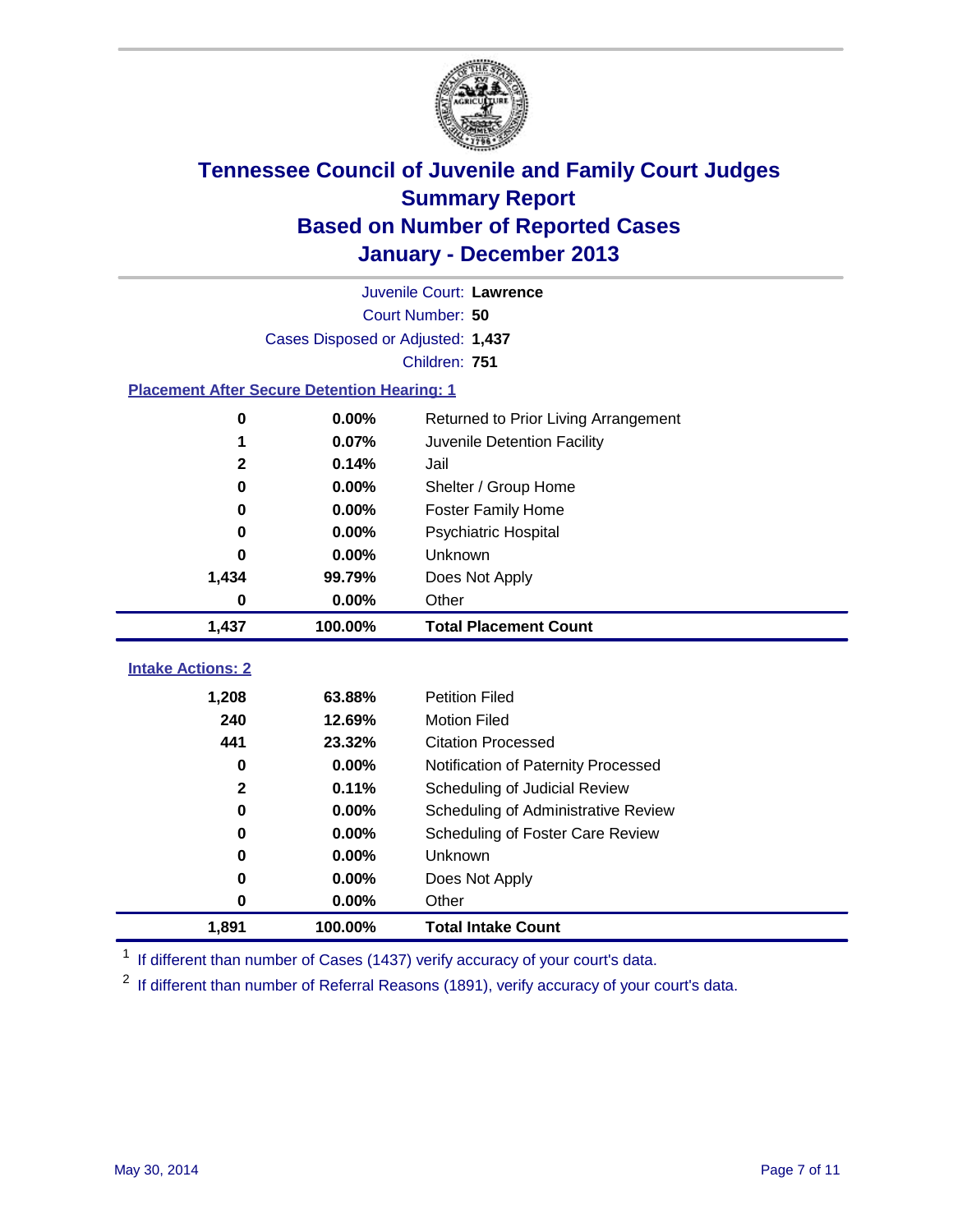

Court Number: **50** Juvenile Court: **Lawrence** Cases Disposed or Adjusted: **1,437** Children: **751**

### **Last Grade Completed by Child: 1**

| 751       | 100.00%  | <b>Total Child Count</b> |
|-----------|----------|--------------------------|
| $\pmb{0}$ | $0.00\%$ | Other                    |
| 699       | 93.08%   | Unknown                  |
| 0         | 0.00%    | Never Attended School    |
| 0         | 0.00%    | Graduated                |
| 0         | 0.00%    | <b>GED</b>               |
| 0         | 0.00%    | Non-Graded Special Ed    |
| 0         | 0.00%    | 12th Grade               |
| 0         | 0.00%    | 11th Grade               |
| 0         | 0.00%    | 10th Grade               |
| 0         | 0.00%    | 9th Grade                |
| 0         | 0.00%    | 8th Grade                |
| 0         | $0.00\%$ | 7th Grade                |
| 0         | 0.00%    | 6th Grade                |
| 0         | 0.00%    | 5th Grade                |
| 0         | 0.00%    | 4th Grade                |
| 0         | 0.00%    | 3rd Grade                |
| 0         | 0.00%    | 2nd Grade                |
| 0         | 0.00%    | 1st Grade                |
| 0         | $0.00\%$ | Kindergarten             |
| 0         | 0.00%    | Preschool                |
| 52        | 6.92%    | Too Young for School     |

### **Enrolled in Special Education: 1**

| 749 | 99.73%   | No                       |  |
|-----|----------|--------------------------|--|
| 0   | $0.00\%$ | <b>Unknown</b>           |  |
| 751 | 100.00%  | <b>Total Child Count</b> |  |

One child could be counted in multiple categories, verify accuracy of your court's data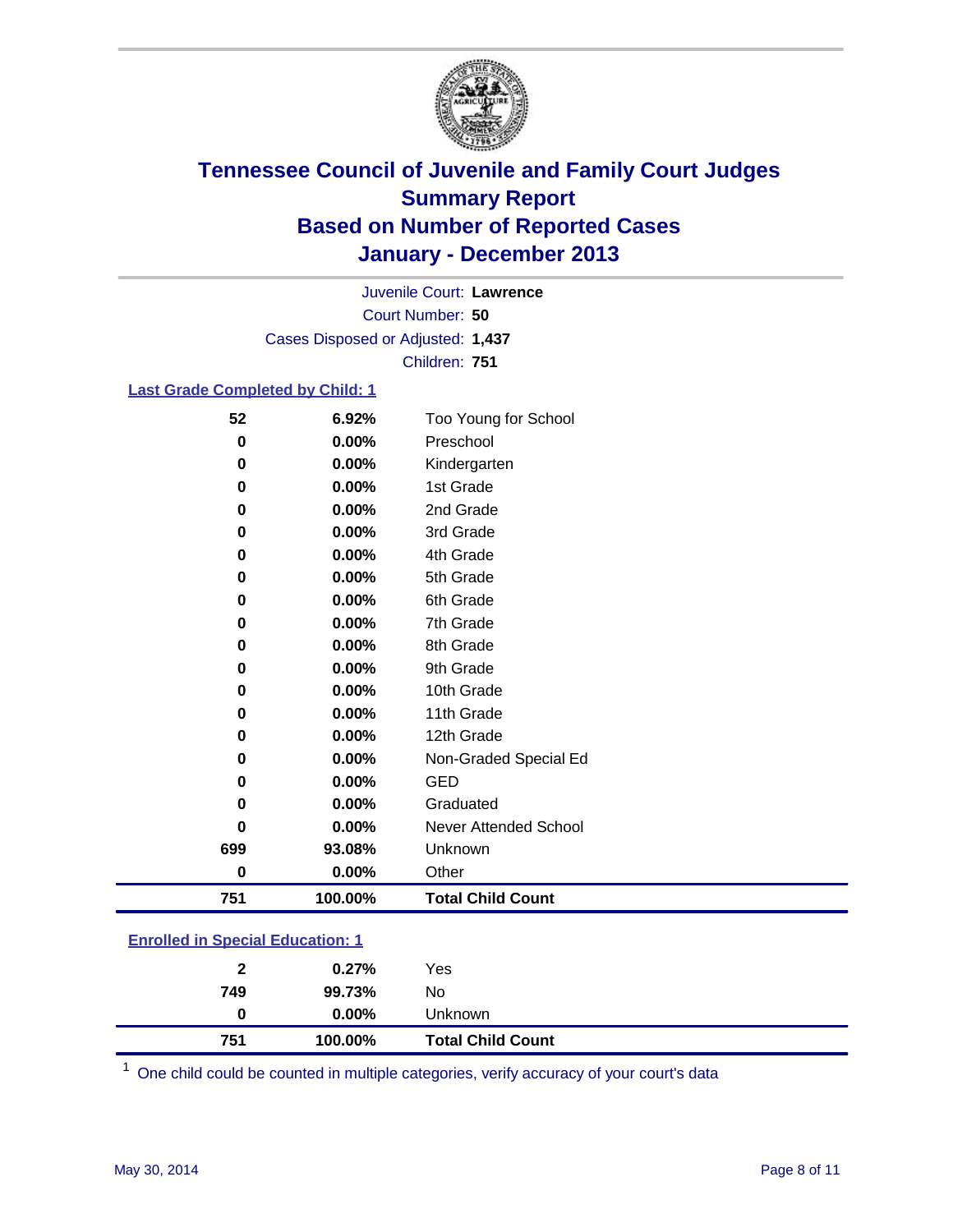

|                              | Juvenile Court: Lawrence          |                           |  |  |
|------------------------------|-----------------------------------|---------------------------|--|--|
|                              | Court Number: 50                  |                           |  |  |
|                              | Cases Disposed or Adjusted: 1,437 |                           |  |  |
|                              |                                   | Children: 751             |  |  |
| <b>Action Executed By: 1</b> |                                   |                           |  |  |
| 1,891                        | 100.00%                           | Judge                     |  |  |
| 0                            | $0.00\%$                          | Magistrate                |  |  |
| $\bf{0}$                     | $0.00\%$                          | <b>YSO</b>                |  |  |
| 0                            | $0.00\%$                          | Other                     |  |  |
| 0                            | $0.00\%$                          | Unknown                   |  |  |
| 1,891                        | 100.00%                           | <b>Total Action Count</b> |  |  |

### **Formal / Informal Actions: 1**

| 522      | 27.60%   | Dismissed                                        |
|----------|----------|--------------------------------------------------|
| 36       | $1.90\%$ | Retired / Nolle Prosequi                         |
| 61       | 3.23%    | <b>Complaint Substantiated Delinquent</b>        |
| 6        | 0.32%    | <b>Complaint Substantiated Status Offender</b>   |
| 32       | 1.69%    | <b>Complaint Substantiated Dependent/Neglect</b> |
| 0        | 0.00%    | <b>Complaint Substantiated Abused</b>            |
| $\bf{0}$ | $0.00\%$ | <b>Complaint Substantiated Mentally III</b>      |
| 34       | 1.80%    | Informal Adjustment                              |
| 0        | $0.00\%$ | <b>Pretrial Diversion</b>                        |
| 0        | 0.00%    | <b>Transfer to Adult Court Hearing</b>           |
| 0        | $0.00\%$ | Charges Cleared by Transfer to Adult Court       |
| $\bf{0}$ | $0.00\%$ | Special Proceeding                               |
| 157      | 8.30%    | <b>Review Concluded</b>                          |
| 1,026    | 54.26%   | Case Held Open                                   |
| 17       | $0.90\%$ | Other                                            |
| 0        | $0.00\%$ | Unknown                                          |
| 1,891    | 100.00%  | <b>Total Action Count</b>                        |

<sup>1</sup> If different than number of Referral Reasons (1891), verify accuracy of your court's data.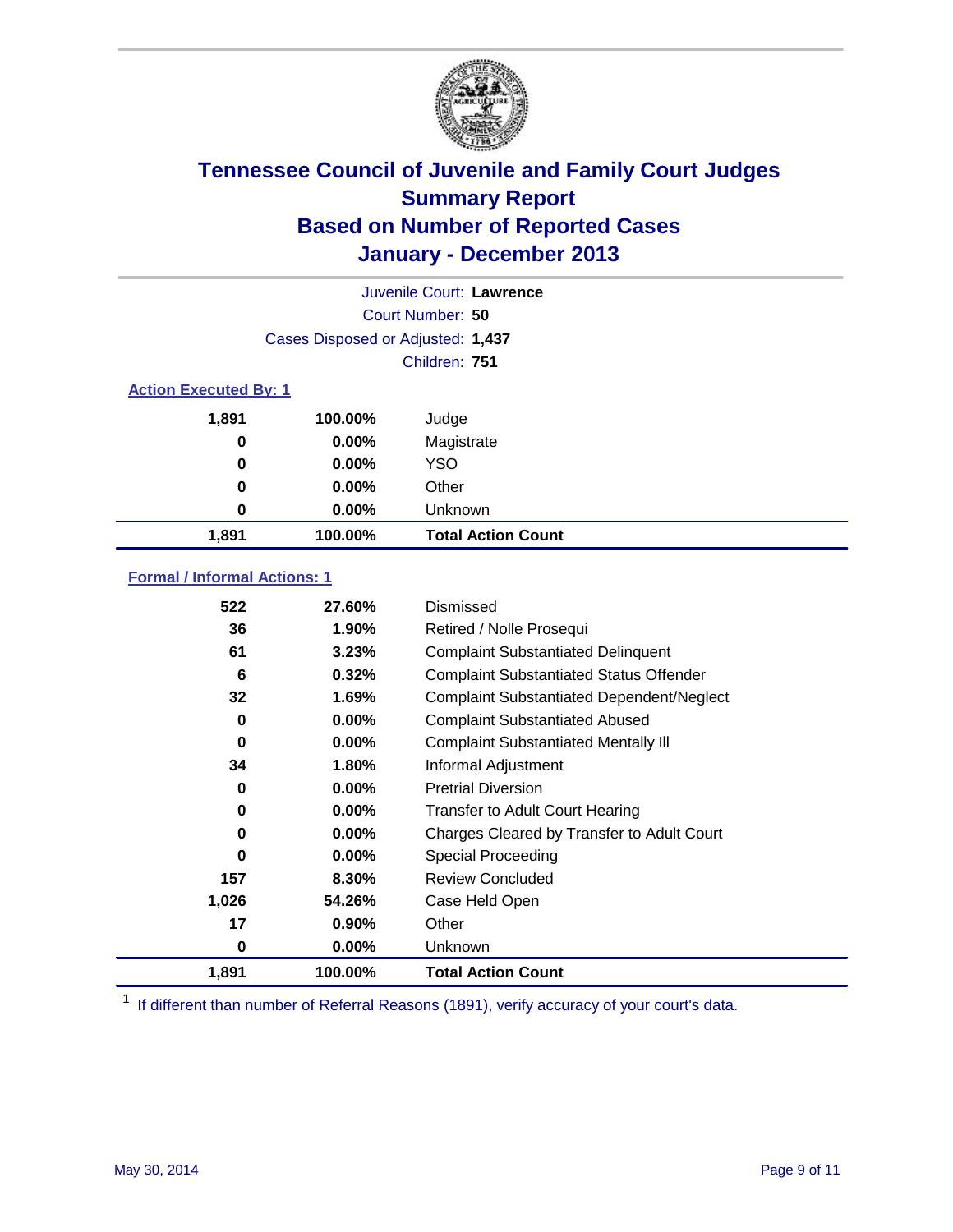

|                                                                                |                                   | Juvenile Court: Lawrence                             |
|--------------------------------------------------------------------------------|-----------------------------------|------------------------------------------------------|
|                                                                                |                                   | Court Number: 50                                     |
|                                                                                | Cases Disposed or Adjusted: 1,437 |                                                      |
|                                                                                |                                   | Children: 751                                        |
| <b>Case Outcomes:</b><br>There can be multiple outcomes for one child or case. |                                   |                                                      |
| 419                                                                            | 25.69%                            | <b>Case Dismissed</b>                                |
| 25                                                                             | 1.53%                             | Case Retired or Nolle Prosequi                       |
| 0                                                                              | 0.00%                             | Warned / Counseled                                   |
| 798                                                                            | 48.93%                            | <b>Held Open For Review</b>                          |
| 0                                                                              | 0.00%                             | Supervision / Probation to Juvenile Court            |
| 1                                                                              | 0.06%                             | <b>Probation to Parents</b>                          |
| 0                                                                              | 0.00%                             | Referral to Another Entity for Supervision / Service |
| 0                                                                              | 0.00%                             | Referred for Mental Health Counseling                |
| 0                                                                              | 0.00%                             | Referred for Alcohol and Drug Counseling             |
| 0                                                                              | 0.00%                             | <b>Referred to Alternative School</b>                |
| 0                                                                              | 0.00%                             | Referred to Private Child Agency                     |
| 1                                                                              | 0.06%                             | Referred to Defensive Driving School                 |
| 9                                                                              | 0.55%                             | Referred to Alcohol Safety School                    |
| 4                                                                              | 0.25%                             | Referred to Juvenile Court Education-Based Program   |
| 1                                                                              | 0.06%                             | Driver's License Held Informally                     |
| 0                                                                              | 0.00%                             | <b>Voluntary Placement with DMHMR</b>                |
| 0                                                                              | 0.00%                             | <b>Private Mental Health Placement</b>               |
| 0                                                                              | 0.00%                             | <b>Private MR Placement</b>                          |
| 0                                                                              | 0.00%                             | Placement with City/County Agency/Facility           |
| 0                                                                              | 0.00%                             | Placement with Relative / Other Individual           |
| 26                                                                             | 1.59%                             | Fine                                                 |
| 98                                                                             | 6.01%                             | <b>Public Service</b>                                |
| 9                                                                              | 0.55%                             | Restitution                                          |
| 0                                                                              | 0.00%                             | <b>Runaway Returned</b>                              |
| 0                                                                              | 0.00%                             | No Contact Order                                     |
| U                                                                              | 0.00%                             | Injunction Other than No Contact Order               |
| 1                                                                              | 0.06%                             | <b>House Arrest</b>                                  |
| 0                                                                              | 0.00%                             | <b>Court Defined Curfew</b>                          |
| 0                                                                              | 0.00%                             | Dismissed from Informal Adjustment                   |
| 0                                                                              | 0.00%                             | <b>Dismissed from Pretrial Diversion</b>             |
| 30                                                                             | 1.84%                             | Released from Probation                              |
| 0                                                                              | $0.00\%$                          | <b>Transferred to Adult Court</b>                    |
| 0                                                                              | $0.00\%$                          | <b>DMHMR Involuntary Commitment</b>                  |